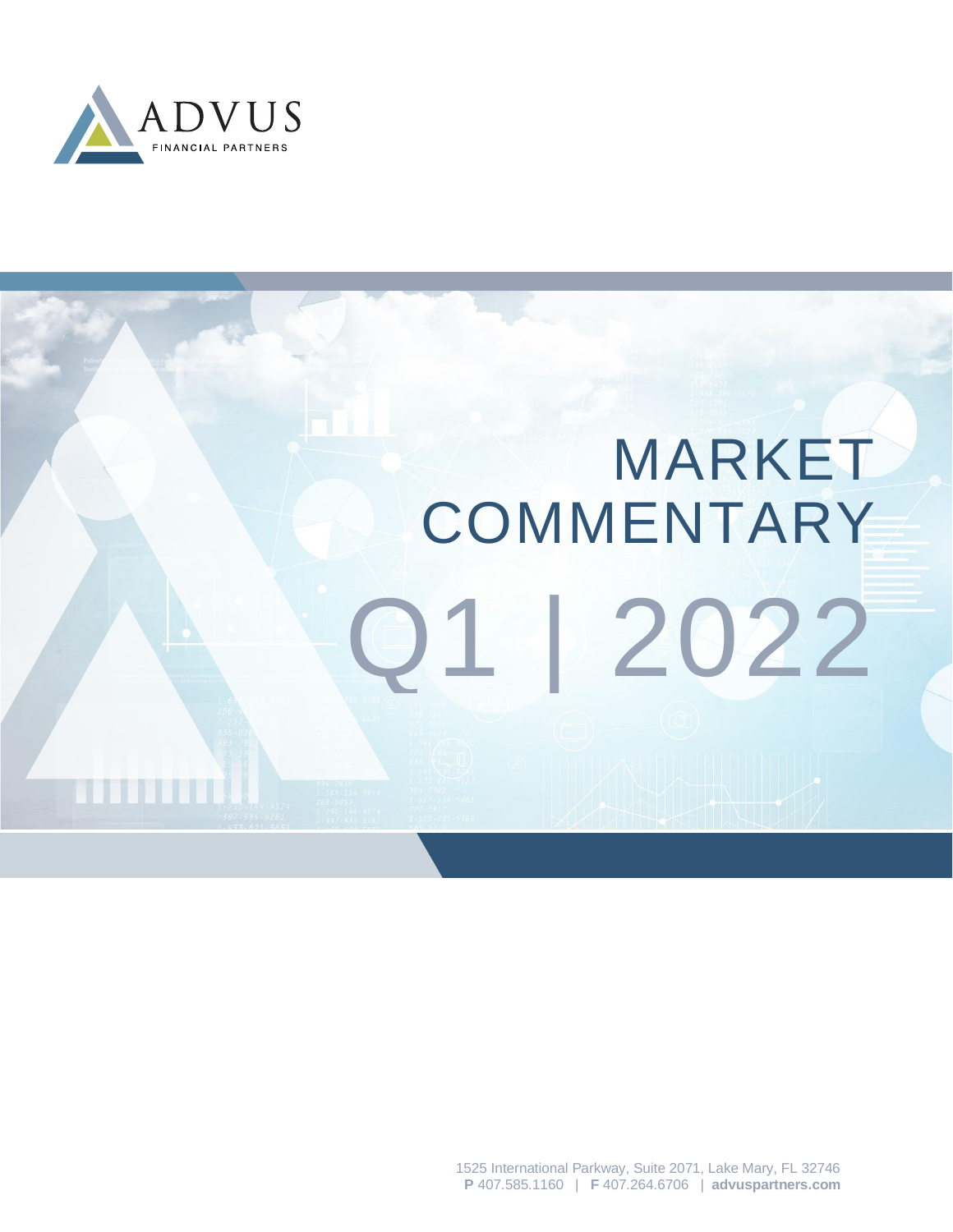

### IN REVIEW

Global equity markets sold off in the 1<sup>st</sup> quarter of the year as the conflict in Ukraine created a riskoff environment. U.S. equities were the relative winners, declining just -4.6% compared to a -5.3% return for international developed market equities. Global credit markets were also down on the quarter as global central banks begin to raise rates in the face of rising inflation. As economies around the world were set to emerge from their pandemic malaise, Russia's invasion of Ukraine mired the global growth outlook. Markets now must digest the increasingly uncertain paths for commodity prices, economic growth, and monetary policy. The near-term implications of the Russian invasion for the U.S. are increased commodity prices, specifically energy prices, feeding into existing inflationary pressures. Longer-term, the risks are a new cold war between Russia and the West which would be another blow to globalization. Meanwhile, central banks must navigate a tightening cycle to mitigate inflation but without completely stalling demand. Despite these risks, we still believe the U.S. economy will expand consistent with the long-term trend as the economy is relatively insulated from the conflict, consumer balance sheets remain healthy, and the labor market shows no signs of weakness. With that backdrop, risk assets should continue to do well as volatility eventually settles down and investors refocus on fundamentals and corporate earnings.

#### Geopolitical Update

Vladimir Putin ordered an invasion of Ukraine after a months-long buildup of Russian forces along Ukrainian borders. The invasion was launched along three fronts: from the South through Crimea, from the North through Belarus, and from the East directly through Russia. Mr. Putin seems primarily motivated by preventing the expansion of NATO into Ukraine which would place strike weapons along Russian borders. Additionally, taking over Ukraine has long been part of Mr. Putin's ambition to redeem the humiliation of the Soviet Union's collapse. The Western response was largely expected, focusing on sanctions that seek to cripple Russia's economic and military capabilities. The actions being taken by the U.S. are targeting large state-owned enterprises, Russian oligarchs, and exports of critical military and aerospace technology to Russia. The European Union and U.K. have announced similar sanctions aimed at stifling Russia's economy. How the Western response develops from here will be the key to how systemic this conflict becomes. In reaction to the news of the invasion, global stocks tumbled, while havens such as commodities surged. The flight to safety saw the 10-year U.S. Treasury yield touch 1.9% and gold hit the highest since early 2021. The dollar jumped while the Euro retreated. The immediate impacts are on food and energy prices, which will feed into higher inflation and slower economic growth. The Biden administration's release of 1 million barrels per day from the strategic petroleum reserve for the next 6 months will help keep prices from getting out of control while domestic oil producers seek to ramp up production by the end of the year. The scale of this release is unprecedented and illustrates the significance of the supply crisis the global economy faces.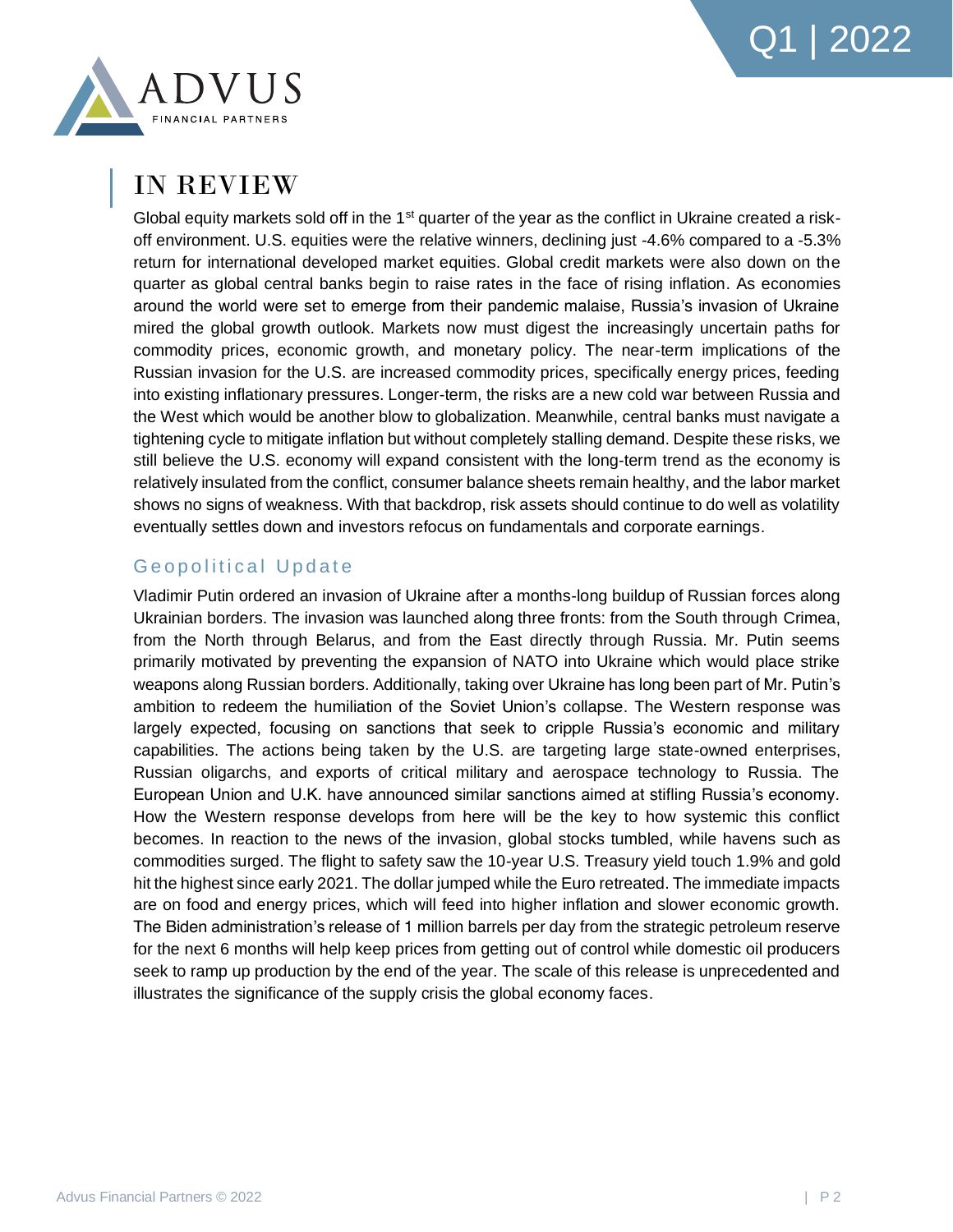

#### General Economic Conditions

Real U.S. GDP increased at an annualized rate of 6.9% in the 4th quarter of 2021. The increase in real GDP over the course of the final quarter primarily reflected increases in private inventory investment, exports, personal consumption expenditures, and nonresidential fixed investment that were partly offset by decreases in both federal and state and local government spending.

The top-line growth figure came in above consensus, as increases in private inventories were much stronger than anticipated. Said increases accounted for 77% of the increase in GDP for the 4th quarter. This was a long-expected tailwind for growth as inventories have been depleted amid supply chain turmoil and persistent consumer demand. Consumer spending for the quarter came in slightly weaker than expected, increasing 2.5% relative to the prior quarter. Importantly, services spending represented 84% of the overall contribution from personal consumption expenditures to real GDP growth. This implies that goods spending continues to normalize as the economy reopens. Both the sharp increase in inventory restocking and decreasing level of goods spending are strong indications that peak supply chain disruptions are behind us. For the full year, real U.S. GDP increased 5.7%. The U.S. economy has now exceeded its pre-recession output level by 3.2%. The Omicron wave in the 1st quarter certainly slowed the economy, but growth should reaccelerate in the 2nd quarter. Thereafter, economic growth should migrate toward trend levels as the economy reaches capacity limits due to a shortage of workers and more restrictive policy measures. The U.S. economy is in a much better position to absorb the Ukraine shock without falling into recession for a few reasons. First, consumers remain in an incredibly strong position as consumer net worth has increased by over 44% in the last three years due to strong appreciation in both housing and financial assets. Additionally, the growth in U.S. shale oil has led to the U.S. becoming a net exporter of energy and less vulnerable to shocks in the oil market. Finally, consumer spending on energy and food as a percentage of overall consumptions has been falling consistently since the 1970s. In other words, climbing food and energy prices won't have the same impact on consumers' bottom line as they did during that previous inflationary regime.

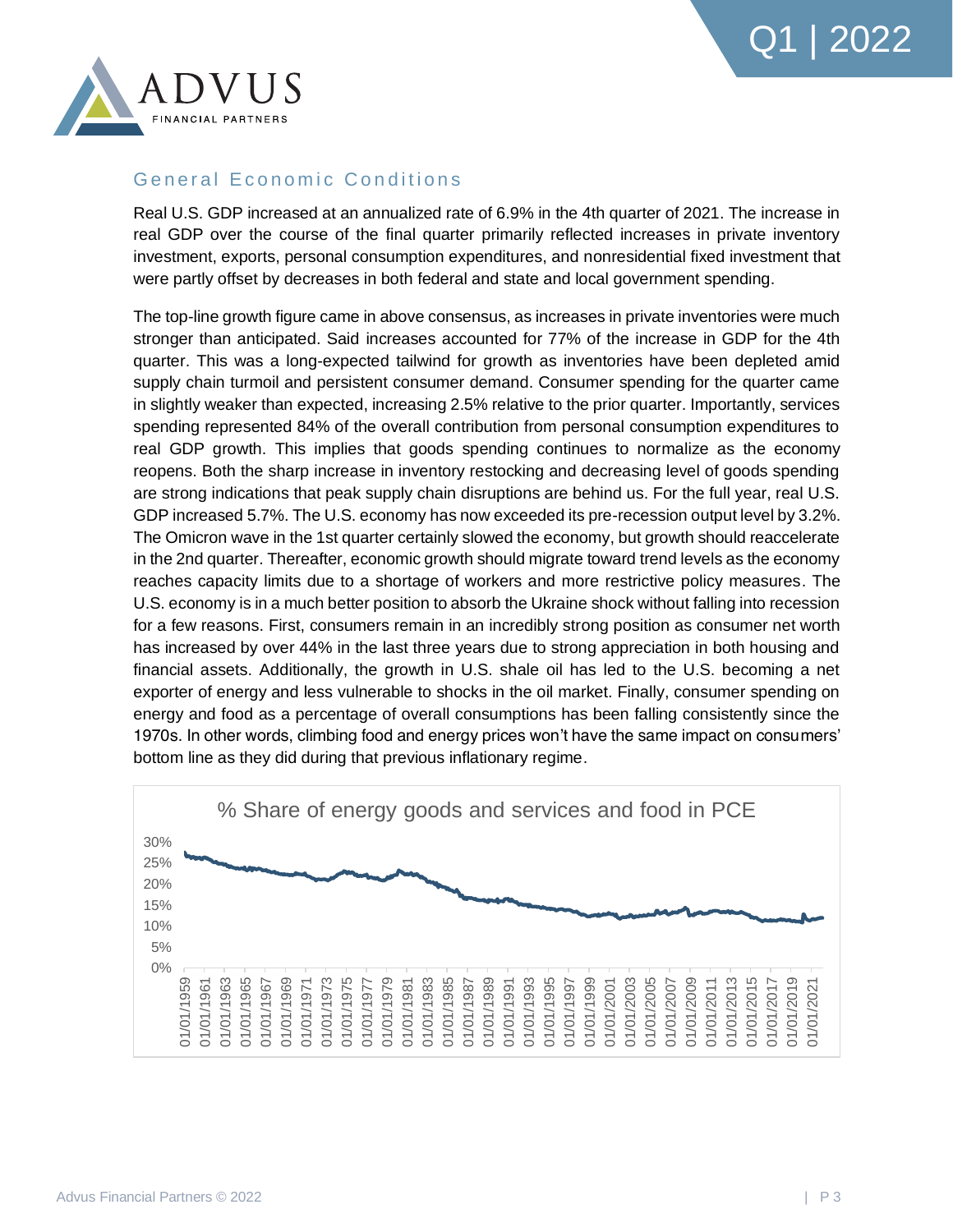



Data from the manufacturing sector continues to signal an expansion in output. The Institute for Supply Management's Purchasing Managers Index (PMI) registered 57.1% in March, which is the 22<sup>nd</sup> consecutive expansionary reading. The Services PMI came in at 58.3% for March which is the 22<sup>nd</sup> consecutive month of expansion for services. The U.S. manufacturing sector remains in a demand-driven, supply chain constrained environment. Demand clearly remains elevated with the New Orders Index growing, the Customers' Inventories Index remaining at low levels, and the Backlog of Orders Index remaining elevated.

It's important to note that all these trends are progressing at slower rates now as demand begins to return to normal levels and supply chain issues ease. At the same time, there are indications of continued improvement in labor supply. The Employment Index expanded for a 7<sup>th</sup> straight month and at a faster pace than previous months, indicating hiring is becoming less of an issue. The Prices Index registered 87.1% in March, compared to 75.6% in February driven primarily by the dramatic increase in energy costs. It was the biggest month over month increase since December 2020, highlighting the global impact of the conflict in Ukraine. The surge in energy prices reversed what appeared to be a post-Omicron softening of raw materials prices and implies peak inflation will be seen later than previously thought. Customers' inventories registered a 2.3% increase to 34.1%, indicating inventory levels were considered too low for the 66<sup>th</sup> consecutive month. This is a positive for future growth as continued inventory restocking should support real GDP growth like it did in the 4<sup>th</sup> quarter of 2021.



Inflation didn't slow down in the  $1<sup>st</sup>$  quarter with commodity prices moving up sharply. In March, the Consumer Price Index increased 1.2%, marking an 8.5% increase over the previous 12 months. Increases in the indexes for gasoline, shelter, and food were the largest contributors to the increase. Gasoline accounted for over half of the monthly increase for the CPI index. A general recovery in airfares, hotel rates, and rents have amplified the high inflation environment brought on by the collision of stimulus-fueled demand and global supply shortages. Supply chains are being tested once again due to the Russian invasion of Ukraine and an Omicron outbreak in China. The Russian invasion has driven oil prices much higher, which feeds into input costs across all industries on a global basis.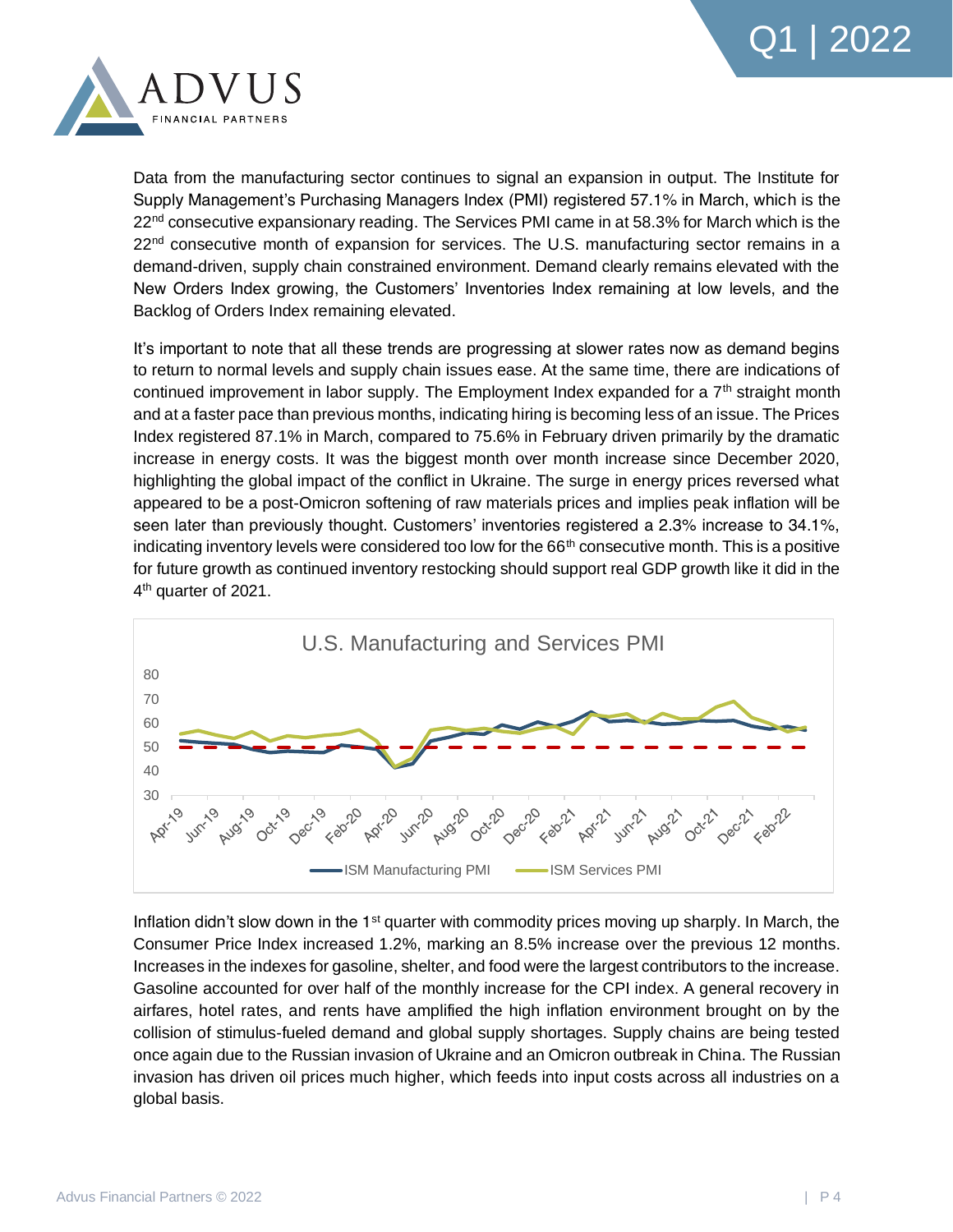



Additionally, both Russia and Ukraine are major players in global wheat supply. Currently, the countries account for a combined 30% of the world's wheat trade. As for China, the Caixin China Manufacturing PMI fell to a 25-month low in March as China's zero tolerance policy for COVID led to strict lockdowns, limiting productivity. While these global forces may push the peak level of inflation into later this year, we still believe both core and headline inflation will finish the year below current levels. The continued shift of underlying consumer demand from goods to services should help temper inflation for a couple reasons. First, a decrease in goods spending will provide some relief for supply chains and allow increased capital spending to generate missing supply more quickly.

Additionally, the Fed attempts to control inflation by cooling aggregate demand but is ill equipped to deal with inflation resulting from supply shocks. As demand shifts to services inflation will be driven more by outsized demand which the Fed is more able to control. Moreover, market participants still believe that inflation will be contained in the long-term as measured by the 5-year forward inflation expectation rate. This rate represents expectations for average inflation over the 5-year period beginning 5 years from now (i.e. 3/2027-3/2032). That rate currently sits at 2.3% and was never higher than 2.4% throughout 2021. This remains an important metric because while inflation expectations don't historically predict actual inflation, a mindset of higher inflation can become engrained. In that case, workers begin to demand wage increases in anticipation of higher prices. Employers then raise prices to offset their higher labor costs. Through this mechanism, inflation expectations become self-fulfilling. The Fed's hawkish messaging is likely an attempt to keep longer-term inflation expectations down to avoid this dynamic.

With all that in mind, evidence continues to mount that we are moving into a regime with structurally higher inflation than the previous expansion. We've highlighted the mismatch between oil & gas demand and the lack of capital expenditures in the space to bring on new supply. The sanctions on Russia have removed even more oil supply from the global marketplace while demand remains steady. Underinvestment in oil production may reverse as the Ukraine conflict demonstrates the importance of energy independence moving forward. For the time being, lower oil supply will be a persistent inflationary pressure. Additionally, there is a massive excess demand for workers. The lack of labor supply should allow for wage inflation to remain steady throughout this expansion. The Atlanta Fed Wage growth tracker registered a three-month moving average of median wage growth of 5.8% in February. The sharp increase in wage inflation will allow strong demand to persist at increasingly higher prices for consumers. Finally, the conflict in Ukraine will likely accelerate the existing trend of deglobalization. World trade as a percentage of GDP peaked back in 2008 and has been stagnating since. For years now, companies with complex multinational supply chains have dealt with unexpected complications like the Trump tariffs or pandemic restrictions. Now, developed economies are dealing with soaring commodity prices and are dealing with the reality that a lot of the world's commodity suppliers aren't reliable. Businesses are trading the efficiency of global supply chains for the reliability of more domestic supply chains. Globalization was a strong deflationary trend for many years and its unwinding will likely prove to be inflationary. Overall, there are some transitory components of current inflation but some stickier components as well that will prevent a return to the sub 2% inflation environment of the previous expansion.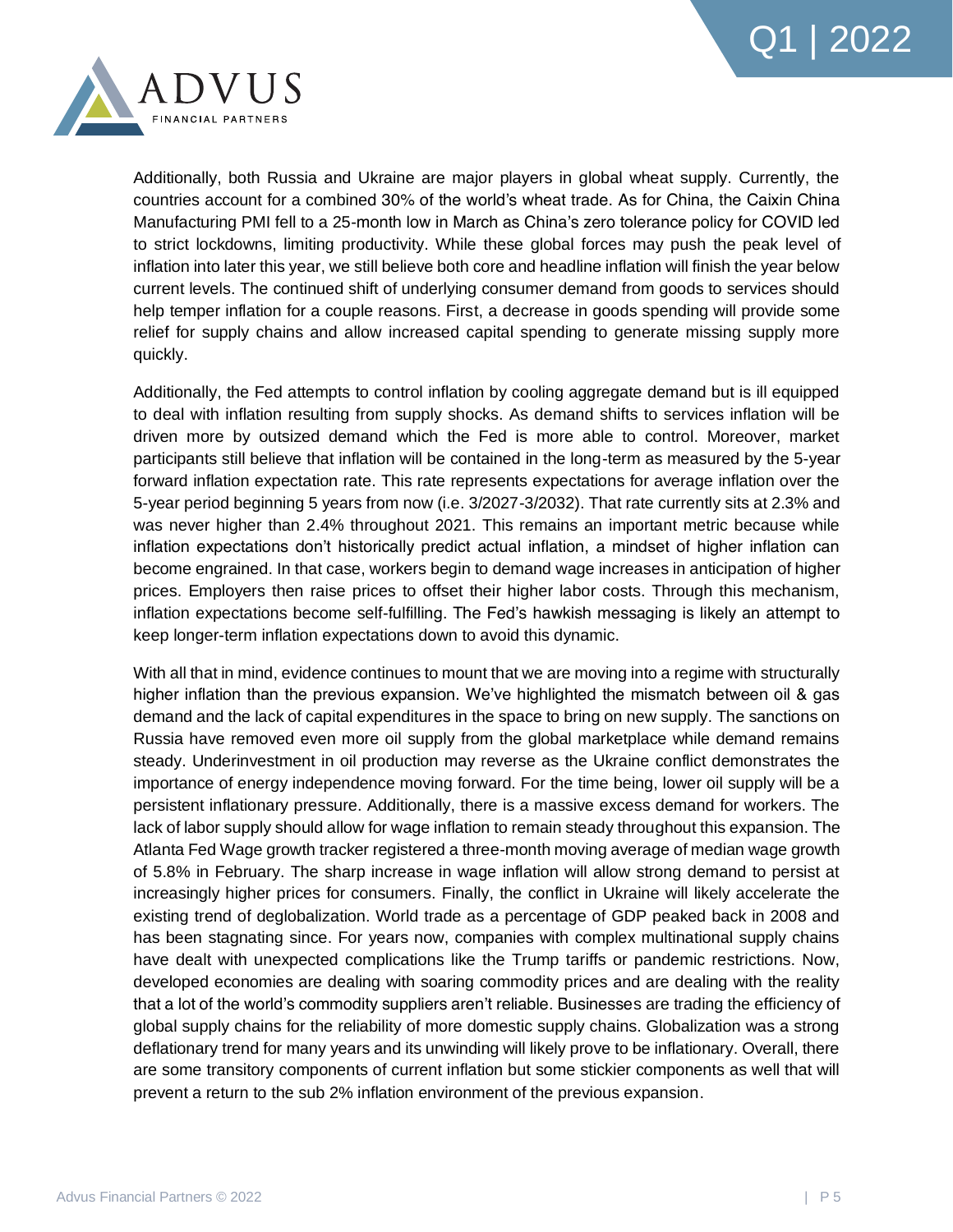



The labor market continues to be extremely tight as there is a huge imbalance between labor supply and demand. Total nonfarm payrolls rose by 431,000 in March and the unemployment rate fell to 3.6%. Since 1970, there have been only 5 instances of a lower monthly unemployment rate than this most recent reading. There is a 5.3-million-person gap between the number of job openings and the number of people unemployed. Layoffs continue to hover around multi-decade lows while voluntary quits hover around multi-decade highs. Chairman Powell cited the ratio of job openings to job seekers, currently 1.7, in his recent press conference because it paints a stark picture of the current imbalance in the labor market. There are still workers on the sidelines due to virus fears, childcare constraints, and early retirements but that figure is declining. The labor force participation rate remains below pre-pandemic levels but has recovered in recent months as early retirees and those that have drawn down on built up savings return to work. As pandemic effects on the labor market have waned, it has become clearer that structural demographic trends are hampering labor force growth. In other words, the economy is running out of available workers. We have offset this impact with a tremendous increase in output per worker since the onset of the pandemic, meaning workers have become more efficient. However, it's hard to rely on persistent growth in productivity to offset the negative growth impacts of a stagnating labor force. Continued waning of pandemic effects and a recovery in immigration should help to bring back some labor supply, but wage inflation will persist in the meantime.

Q1 | 2022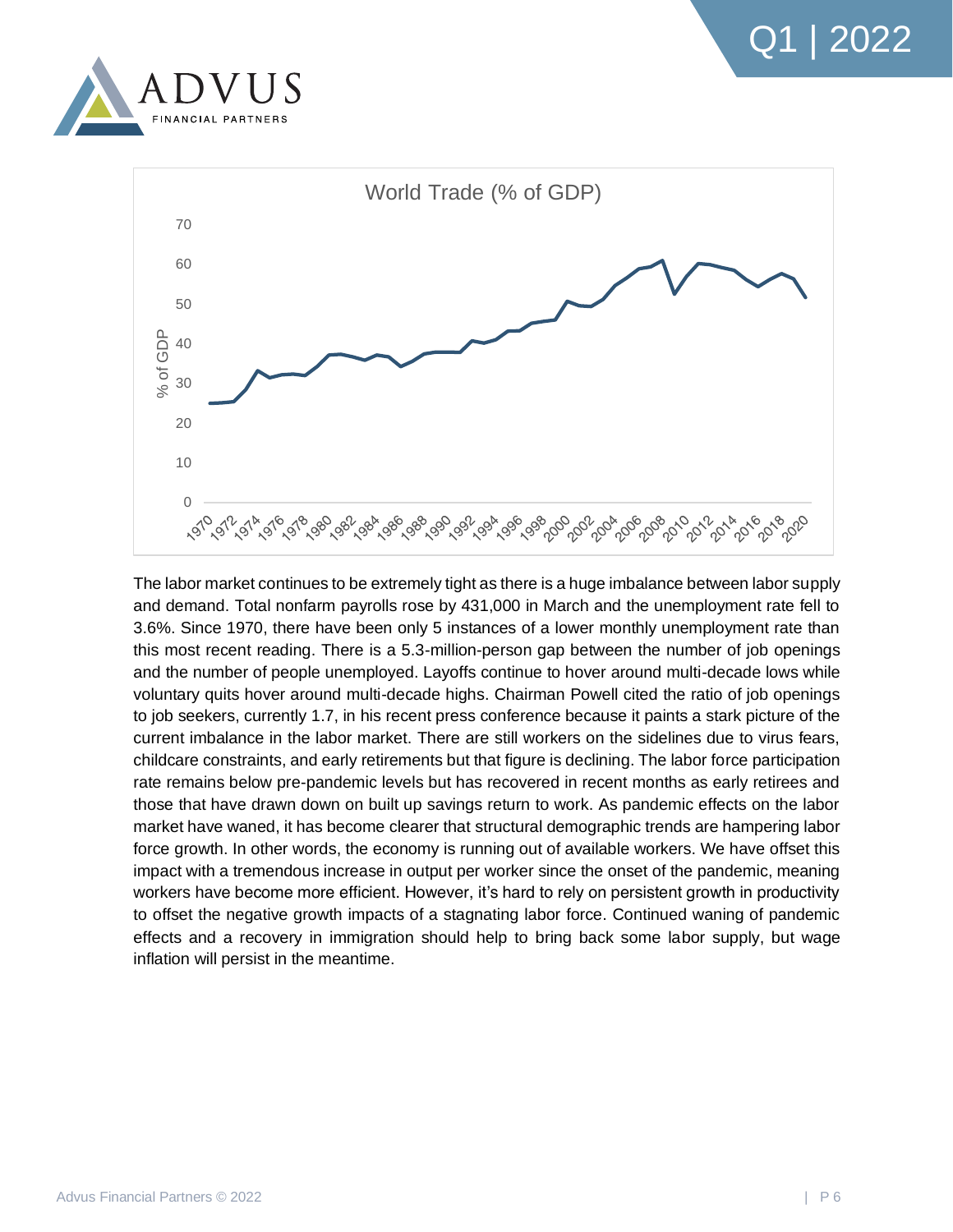





#### Monetary & Fiscal Policy

Persistent inflation above the Fed's long-run target and the extremely tight labor market led the Fed to take a more hawkish stance in recent months. At their March meeting, the FOMC increased the federal funds rate by 25 basis points and signaled their intent to hike rates at least six more times this year. They have also begun discussions about reducing their balance sheet holdings, with a plan to be introduced at their May meeting. Inflation arising from a supply shock in a slowing growth environment puts the Fed in a very difficult position. The Fed's tools to calm inflation are more apt to handle inflation driven by excessive consumer demand, however raising the federal funds rate won't untangle supply chains or bring more oil supply online. The Fed is concerned with anchoring long-term inflation expectations, so they have ratcheted up their hawkish rhetoric to convince market participants they can get a handle on inflation. The Fed has two paths they can take, both carrying significant risks. They can try to normalize policy quickly to keep inflation expectations in check but will accelerate the slowdown and risk recession. On the other hand, they can proceed slowly with policy normalization to mitigate economic growth risks, but this risks de-anchoring inflation expectations and triggering a wage-price spiral. All the while, future policy moves will be dependent on the prevailing economic data. A greater than expected slowdown over the coming quarters may give the Fed some latitude to ease the tightening cycle somewhat.

President Biden's latest budget proposal calls for \$5.8 trillion in spending and brings the current deficit to \$1.2 trillion. The announced budget calls for higher taxes on the wealthy, lower federal deficits, and greater funding for education and public health & housing. Like most budgets, it's a proposal and highlights a set of ideals rather than being the law of the land. After the November elections, very little additional fiscal stimulus is expected as Democrats will likely lose their majority in either the house or the Senate.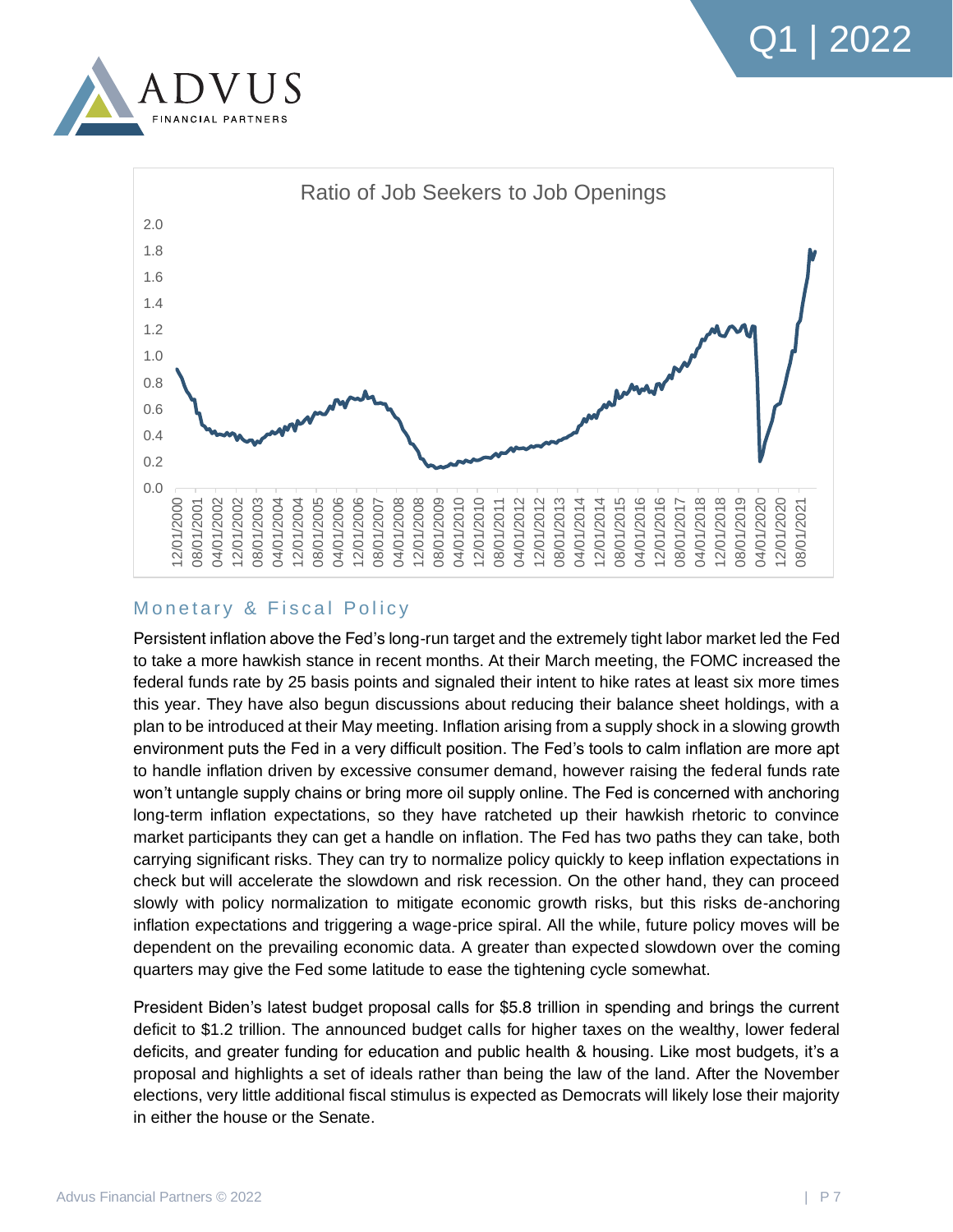



Fiscal policymakers are also in a difficult position in this supply-constrained inflationary environment. Transfer payments or tax reductions that will support consumers will prevent demand from falling in response to the supply reduction, buoying prices for longer. The release of reserves from the strategic petroleum reserve is an attempt at increasing supply to meet outsized demand, but this is a temporary measure.

#### Investment Performance

After another exceptionally strong calendar year in 2021, the first quarter of 2022 has been quite difficult for markets. As it seemed we were turning the corner on the pandemic, markets were struck with another generational shock with the conflict in Ukraine. Concerns over the economic ramifications and the potential need for more rate hikes to combat inflation weighed on both equities and bonds. Commodities posted a 25.6% increase over the first quarter and was the only broad asset class with a positive return over the quarter. Unsurprisingly, commodities benefited from surging oil and food prices. The S&P returned -4.6% as the conflict in Ukraine and rising interest rates hurt risk assets. U.S. equities beat both European and emerging markets equities over the quarter as the U.S. economy came into the conflict with much stronger momentum. Emerging markets and Europe returned -6.9% and -8.1%, respectively. European equities were especially hard hit given their geographical proximity to the conflict, dependence on Russian oil imports, and more cyclical corporate earnings. The Bloomberg Barclays Global Aggregate bond index returned -6.2% as hawkish central bank rhetoric and rising sovereign yields sent bond prices lower. Within fixed income, inflation-linked issues held up better than the broader fixed income universe as investors continue to purchase protection against upside inflation surprises.

- **Value significantly outperformed growth in Q1** Over the quarter, value stocks were down -0.5% compared to -9.6% for growth stocks. This was due to the rise in the 10-year treasury yield as such a move disproportionately hurts equities with higher valuations. Additionally, surging oil prices allowed companies in the energy sector to post continued gains. Value equities have benefited from their relative valuation advantage and leverage to above-trend economic growth. The case for holding growth stocks remain as economic growth decelerates and real rates are likely to remain negative.
- **U.S. equities beat Eurozone & EM equities –** U.S. equities outperformed broad Eurozone and emerging markets indices over the  $1<sup>st</sup>$  quarter. Market participants likely realized that the U.S. is more insulated from the conflict in Ukraine as a net energy exporter and with stronger economic growth coming into the crisis. Eurozone equities will likely continue to struggle as consumer confidence has moved sharply lower as a result of surging inflation. Likewise, emerging markets may see continued struggles as China grapples with a significant Omicron variant outbreak and central banks tighten financial conditions further.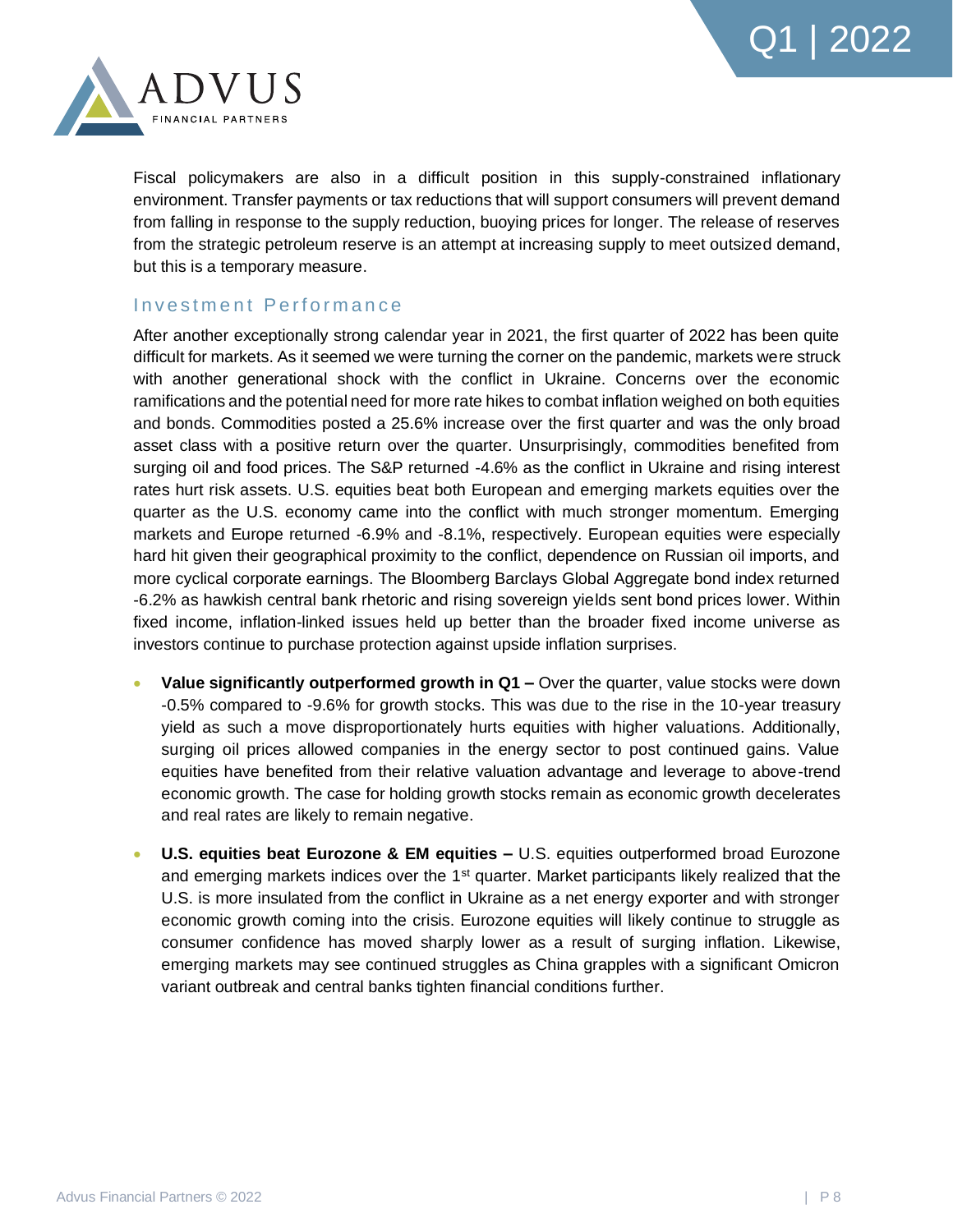

• **Traditional fixed income continues to struggle –** Globally, central banks have begun tightening monetary policy by raising interest rates and suspending asset purchases. The subsequent rise in bond yields created a rout in the bond market in the 1<sup>st</sup> quarter. We remain underweight duration as the Fed's fluid messaging could lead to more hawkish rhetoric as the year progresses. Traditional bonds still play a role in portfolios as equity market diversifiers, but we prefer to reach for yield in lower duration asset classes like floating rate loans.

## LOOKING FORWARD

Coming into 2022 we expected the rate of GDP growth to decelerate as the economy approached its capacity limits. Despite a potential bounce in the 2nd quarter as the pandemic's effect on the economy fades, that remains the case. The economic growth impact from the Russian invasion of Ukraine should be primarily contained overseas. As markets continue to adjust to the uncertainty presented by the conflict in Ukraine, the economic effects of the pandemic appear to be subsiding. The vast majority of Americans have some degree of immunity, and each subsequent wave of the pandemic has been less disruptive than the prior one. Corporate earnings should remain resilient, likely growing 9-10% this year. The robust health of the U.S. consumer should allow for top-line revenue growth even as profit margin growth is slowed by rising labor and input costs. The labor market should remain historically tight with a massive excess demand for jobs and demographic issues limit labor force growth. This dynamic should continue to feed into more wage inflation during 2022. The conflict likely pushed the peak of inflation out until early Q2, but we still expect moderation by the end of the year as supply chain bottlenecks ease, goods demand continues to slow, and the Fed ramps up its tightening cycle. However, we expect headline CPI figures this year to remain well above the Federal Reserve's long-run target of 2%. The Fed has fallen behind inflation, so they are in a tough spot as they need to normalize policy quickly but doing so runs a much higher risk of a policy misstep. It seems they will react to the data as it comes out so their policy path for this year is subject to change as inflation and growth begin to rollover. Falling unemployment, high inflation, and a hawkish Federal Reserve suggests further increases in interest rates this year. In this backdrop, we remain broadly constructive on the outlook for further equity appreciation in 2022. We maintain a modest, increasing overweight to U.S. equities given stronger earnings potential, reduced cyclicality, and less exposure to current geopolitical shocks. We are overweight value relative to growth equities as rising commodity prices and increasing interest rates should sustain a rotation into value. Rising interest rates implies further struggles for fixed income this year, though higher yields may be a better setup for the asset class heading into 2023. Rising rates will also pose a challenge for highly valued, more speculative parts of the equity market whose valuations are often based on cash flows further in the future. We will be underweight duration in that sleeve to reduce interest rate sensitivity. We continue to emphasize alternative investments such as real estate, floating-rate loans, and private equity & debt as essential allocations to augment risk-adjusted returns. Rising correlations between stocks and bonds often occur in times of severe market stress. However, geopolitical crises tend to have a short-lived, albeit significant, impact on markets. In both portfolio construction and asset allocation, our focus remains striking the optimal balance between risk and reward that maximizes the probability of achieving our clients' goals.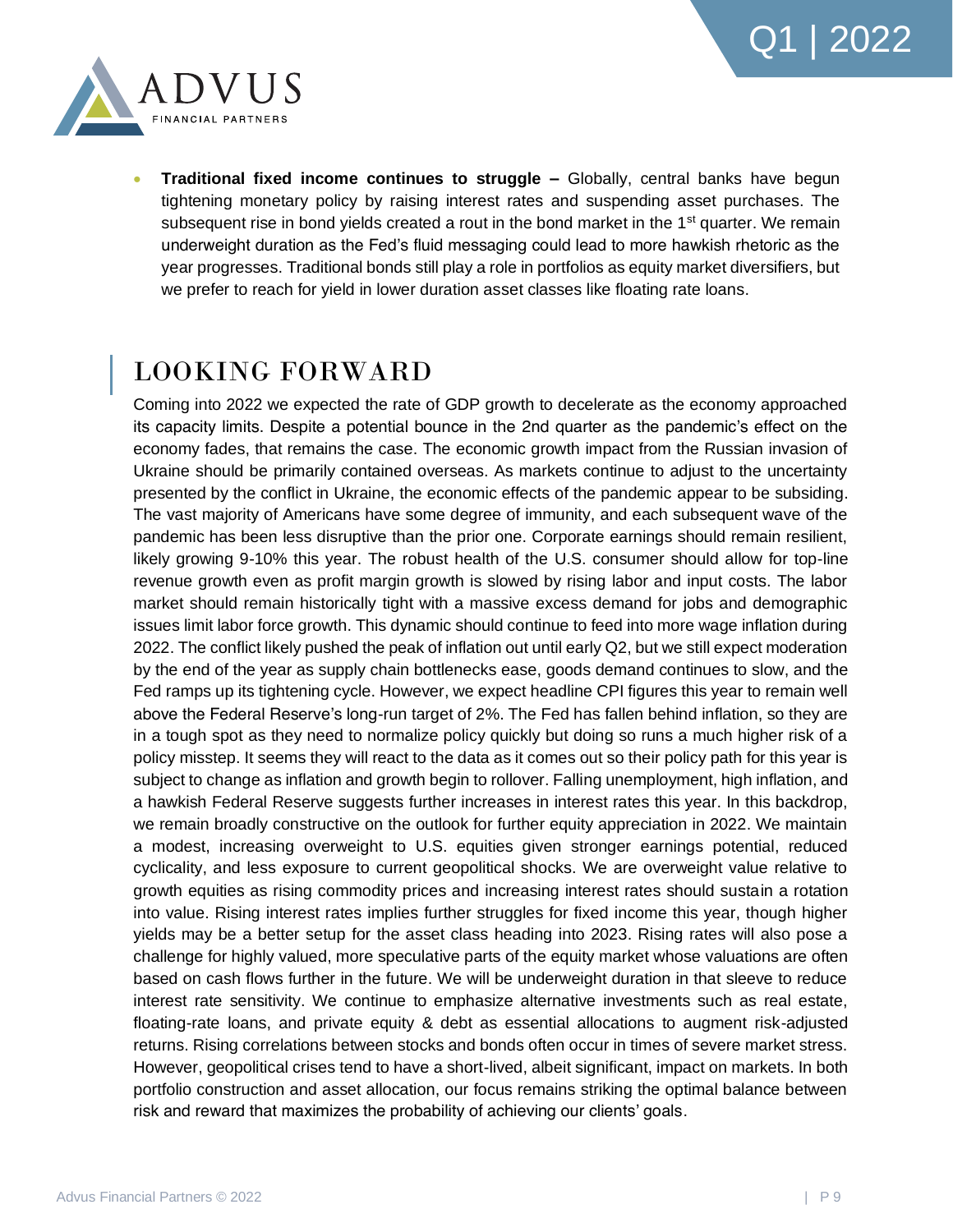



#### **Scenario Updates**

#### **Upside Scenario** *10% Probability*

Factors that could influence the Upside Scenario:

- The conflict in Ukraine has a swifter resolution than currently expected. Sanctions currently imposed on Russia don't escalate and possibly lessen.
- GDP growth rates exceed expectations due to a sharper than expected decrease in inflation and sustained consumer demand. Transitory labor supply shortages and supply chain disruptions resolve themselves by the end of 2022.
- The Fed is patient and able to tone down some of their hawkishness as inflation somewhat resolves itself. Bond yields care able to retreat some as a result, providing relief for both bond and equity markets.
- Corporate earnings beat expectations, driven by increasing margins and better than expected top-line growth. The yield curve steepens, real yields stay low, and risk assets thrive.
- The economic effects of the pandemic essentially cease as the majority of Americans have some immunity and businesses have learned to adapt. Future COVID-19 variants don't have a viral load that surpasses that of the Delta variant, so mortality rates remain low and declining.

#### **Base Scenario** *55% Probability*

The conflict in Ukraine drags along as a diplomatic solution remains unattainable but the conflict is contained to Ukraine. Sanctions currently imposed on Russia remain in place and escalate in response to further Russian aggression. The economic effects of the pandemic are minimal as the majority of Americans have some immunity and businesses have learned to adapt. GDP growth rates are in-line with expectations as the economy reaches capacity limits and consumers adapt to a structurally higher inflation environment. Transitory labor supply shortages and supply chain disruptions continue to improve throughout 2022. The Fed responds to high inflation and a tight labor market accordingly, embarking on a true tightening cycle. Bond yields continue to increase, though at a more measured pace, in response to Fed tightening. Corporate earnings are in line with expectations, with demand sustaining top-line growth but rising input costs limiting profit growth. The yield curve remains flat as investors deal with market uncertainties.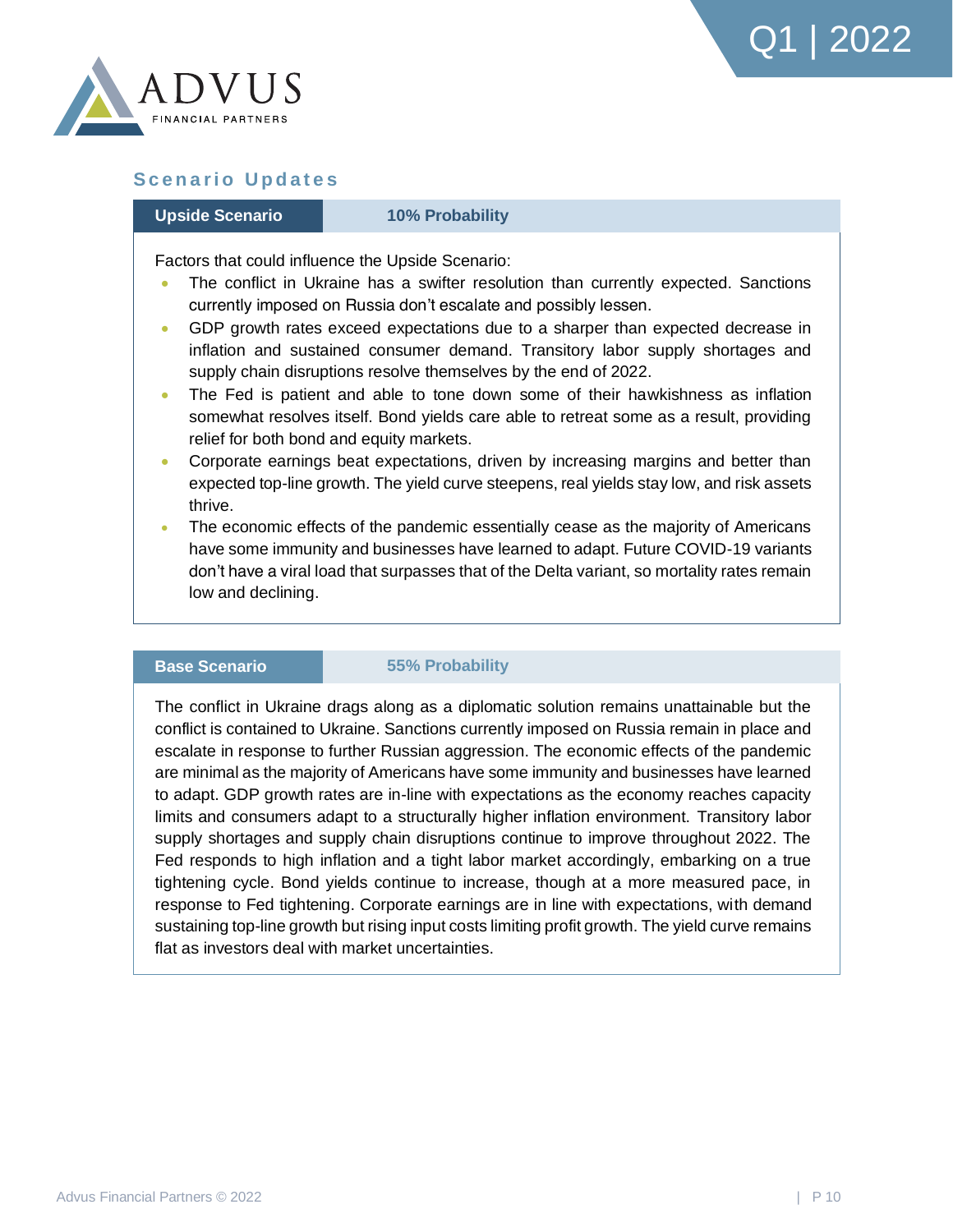

#### **Downside Scenario** *35% Probability*

Factors that could influence the Downside Scenario:

- The conflict in Ukraine drags along as a diplomatic solution remains unattainable and the threat of NATO involvement increases meaningfully. Harsh sanctions are imposed on Russia, potentially eliciting an escalatory response from Moscow
- The Fed responds too quickly and too drastically to high inflation and a tight labor market. The policy misstep sends the U.S. economy into recession amid contracting growth and continued high inflation. Bond yields continue to increase at a sharp pace creating a risk off environment for both equities and fixed income. The yield curve inverts substantially for a meaningful amount of time, denting consumer sentiment further.
- Corporate earnings are well below expectations creating an environment of both falling earnings and compressing valuations leading to sharp equity market selloffs.

Q1 | 2022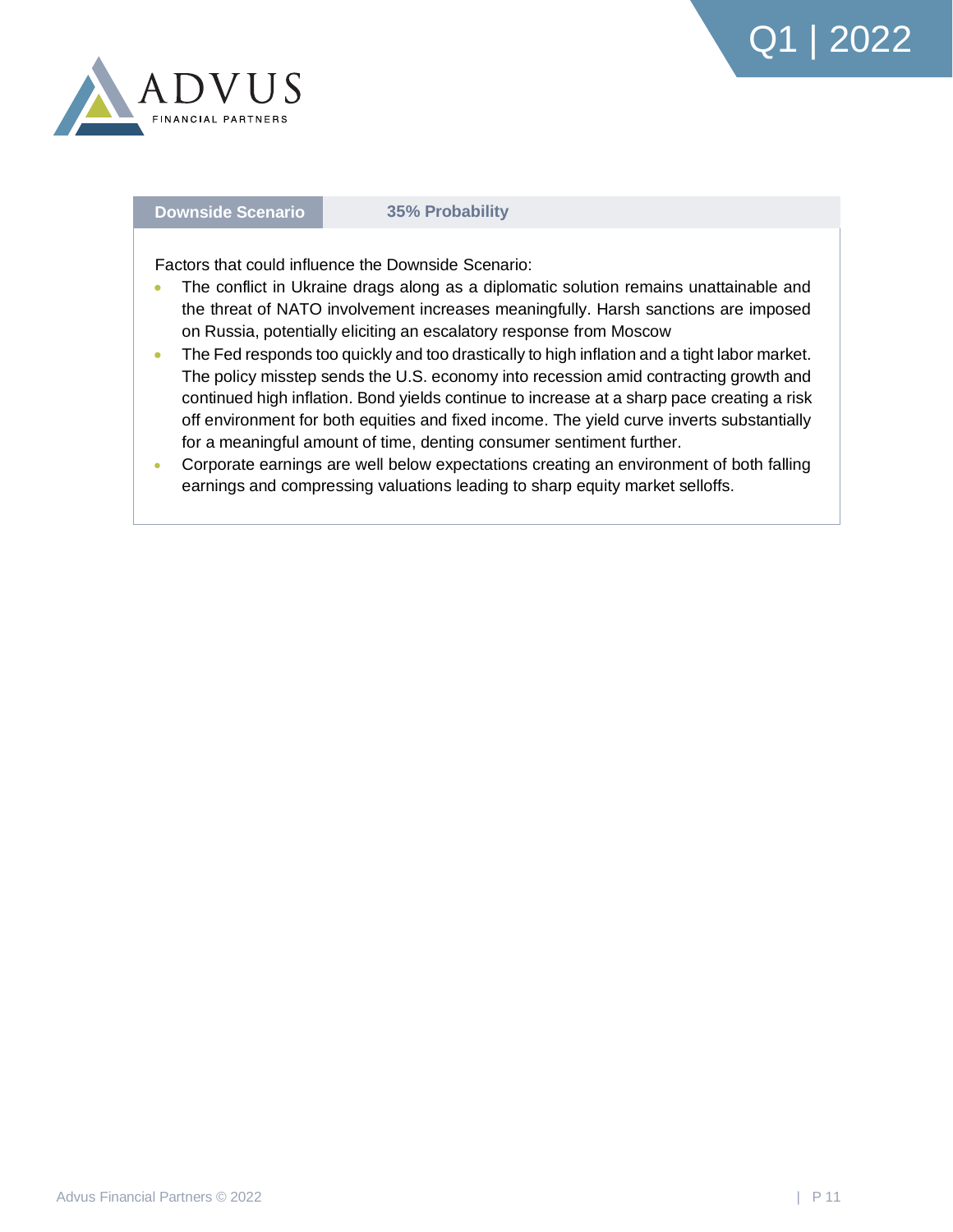

| <b>ECONOMIC STATISTICS</b>                       | Current   | One Year Ago |
|--------------------------------------------------|-----------|--------------|
| Real GDP Growth (Annl. % Change From Prior Qtr.) | 5.53%     | $-2.26%$     |
| Unemployment Rate                                | 3.60%     | $6.00\%$     |
| Labor Force Participation Rate                   | 62.40%    | 61.50%       |
| Core CPI (Year-Over-Year)                        | 6.44%     | 1.66%        |
| Real Personal Income Growth (Year-over-Year)     | $-0.33\%$ | 3.31%        |
| 10 Year Treasury Rate                            | 2.13%     | 1.61%        |
|                                                  |           |              |

| (a)<br><b>Dividend Yield</b>                  | Avg. Weight % | Return % | <b>Contribution to</b><br>Return % |
|-----------------------------------------------|---------------|----------|------------------------------------|
| Dividend Yield % TTM - Monthly [10.00 - +∞)   | 0.08%         | $-2.98%$ | 0.00%                              |
| Dividend Yield % TTM - Monthly [5.00 - 10.00) | 2.35%         | 13.89%   | 0.29%                              |
| Dividend Yield % TTM - Monthly [2.00 - 5.00)  | 21.83%        | 1.67%    | 0.35%                              |
| Dividend Yield % TTM - Monthly [0.00 - 2.00)  | 75.73%        | $-7.73%$ | $-5.93%$                           |
| <b>Attribution Total</b>                      | 99.99%        |          | $-5.29%$                           |
| *Avg. Weight excludes cash (0.31%)            |               |          |                                    |

*Data Source: Federal Reserve, Advus*

| a)<br><b>Capitalization</b>                       | Avg. Weight % | Return %  | <b>Contribution to</b><br>Return % |
|---------------------------------------------------|---------------|-----------|------------------------------------|
| Mega Cap (>\$85 Billion)                          | 41.25%        | 14.12%    | 5.65%                              |
| Large Cap (\$18 Billion -\$85 Billion)            | 33.91%        | 8.11%     | 2.79%                              |
| Mid Cap (\$3 Billion - \$18 Billion)              | 21.64%        | 6.16%     | 1.35%                              |
| Small Cap (\$700 Million - \$3 Billion)           | 3.03%         | $-0.88%$  | $-0.03%$                           |
| Micro Cap (< \$700 Million)                       | 0.05%         | $-29.93%$ | $-0.02%$                           |
| Unclassified                                      | 0.11%         | 5.29%     | 0.01%                              |
| Total                                             | 99.99%        |           | 9.76%                              |
| $*$ A <sub>rr</sub> Maiskt such den enek (0.040/) |               |           |                                    |

\*Avg. Weight excludes cash (0.31%)

| ſai<br><b>Valuation</b>  | Avg. Weight % | Return %  | <b>Contribution to</b><br>Return % |
|--------------------------|---------------|-----------|------------------------------------|
| <b>Fairly Valued</b>     | 26.23%        | $-0.74%$  | $-0.19%$                           |
| Overvalued               | 32.52%        | 0.73%     | 0.23%                              |
| Undervalued              | 40.93%        | $-12.75%$ | $-5.32%$                           |
| Unclassified             | 0.31%         | $-6.49%$  | $-0.02%$                           |
| <b>Attribution Total</b> | 99.99%        |           | $-5.30%$                           |
|                          |               |           |                                    |

\*Avg. Weight excludes cash (0.31%)

| Top Weights <sup>(b)</sup>     | Weight | Return    | Contribution        |  |
|--------------------------------|--------|-----------|---------------------|--|
| Apple Inc                      | 6.94%  | $-1.54%$  | $-0.10%$            |  |
| Microsoft Corp                 | 6.12%  | $-8.14%$  | $-0.51%$            |  |
| Amazon.com Inc                 | 3.53%  | $-2.23%$  | $-0.08%$            |  |
| Alphabet Inc Class A           | 2.15%  | $-3.99%$  | $-0.09%$            |  |
| Alphabet Inc Class C           | 2.01%  | $-3.48%$  | $-0.07%$            |  |
| Tesla Inc.                     | 2.00%  | 1.97%     | 0.04%               |  |
| Meta Platforms Inc Class A     | 1.74%  | $-33.89%$ | $-0.67%$            |  |
| <b>NVIDIA Corp</b>             | 1.68%  | $-7.21%$  | $-0.13%$            |  |
| Berkshire Hathaway Inc Class B | 1.47%  | 18.03%    | 0.24%               |  |
| UnitedHealth Group Inc         | 1.18%  | 1.86%     | 0.02%               |  |
| (b)                            |        |           |                     |  |
| <b>Top Contributors</b>        | Weight | Return    | <b>Contribution</b> |  |
| Berkshire Hathaway Inc Class B | 1.47%  | 18.03%    | 0.24%               |  |
| Exxon Mobil Corp               | 0.79%  | 36.48%    | 0.23%               |  |
| Chevron Corp                   | 0.66%  | 40.22%    | 0.22%               |  |
| AbbVie Inc                     | 0.64%  | 21.32%    | 0.12%               |  |
| ConocoPhillips                 | 0.30%  | 39.64%    | 0.09%               |  |
| Bristol-Myers Squibb Co        | 0.38%  | 19.03%    | 0.06%               |  |
| Occidental Petroleum Corp      | 0.08%  | 96.17%    | 0.06%               |  |
| Lockheed Martin Corp           | 0.25%  | 25.00%    | 0.05%               |  |
| Deere & Co                     | 0.26%  | 21.47%    | 0.05%               |  |
| Raytheon Technologies Corp     | 0.36%  | 15.74%    | 0.05%               |  |
| (b)                            |        |           |                     |  |
| <b>Top Detractors</b>          | Weight | Return    | Contribution        |  |
| Meta Platforms Inc Class A     | 1.74%  | $-33.89%$ | $-0.67%$            |  |
| Meta Platforms Inc Class A     | 6.12%  | $-8.14%$  | $-0.51%$            |  |
| Microsoft Corp                 | 0.99%  | $-27.44%$ | $-0.30%$            |  |
| The Home Depot Inc             | 0.54%  | $-37.82%$ | $-0.25%$            |  |
| Netflix Inc.                   | 0.48%  | $-38.67%$ | $-0.21%$            |  |
| PayPal Holdings Inc            | 1.14%  | $-13.39%$ | $-0.15%$            |  |
| JPMorgan Chase & Co            | 0.64%  | $-19.65%$ | $-0.13%$            |  |
| Adobe Inc                      | 1.68%  | $-7.21%$  | $-0.13%$            |  |
| NVIDIA Corp                    | 0.59%  | $-18.44%$ | $-0.12%$            |  |
| Accenture PLC Class A          | 0.45%  | $-24.02%$ | $-0.12%$            |  |

*(a) = ishares Russell 3000 ETF / (b) = SPDR S&P 500 ETF*

*Data Source for all data in tables: Morningstar Direct*

|                | <b>US EQUITY MARKET</b>     |         |            |         |        |        |       |       |       |
|----------------|-----------------------------|---------|------------|---------|--------|--------|-------|-------|-------|
|                |                             | Q1 2022 | <b>YTD</b> | 1 Year  | 3 Year | 5 Year | 2020  | 2019  | 2018  |
|                | Russell 3000 Index          | $-5.3%$ | $-5.3%$    | 11.9%   | 18.2%  | 15.4%  | 25.7% | 20.9% | 31.0% |
| <b>Market</b>  | FTSE RAFLUS 3000 Index      | $-0.2%$ | $-0.2%$    | 14.5%   | 17.4%  | 13.4%  | 31.5% | 8.3%  | 27.7% |
|                | Russell 3000 Equal Weighted | $-8.4%$ | $-8.4%$    | $-6.2%$ | 13.9%  | 11.1%  | 19.5% | 24.5% | 24.7% |
| $\frac{8}{10}$ | S&P 500 Index               | $-4.6%$ | $-4.6%$    | 15.6%   | 18.9%  | 16.0%  | 28.7% | 18.4% | 31.5% |
| Major          | Russell Mid Cap Index       | $-5.7%$ | $-5.7%$    | 6.9%    | 14.9%  | 12.6%  | 22.6% | 17.1% | 30.5% |
|                | Russell 2000 Index          | $-7.5%$ | $-7.5%$    | $-5.8%$ | 11.7%  | 9.7%   | 14.8% | 20.0% | 25.5% |
|                | NASDAQ 100                  | $-8.9%$ | $-8.9%$    | 14.1%   | 27.3%  | 23.4%  | 27.5% | 48.9% | 39.5% |
|                |                             |         |            |         |        |        |       |       |       |





#### INTERNATIONAL EQUITY

**International Equity** 

International Equity

|                       | Q1 2022    | <b>YTD</b> | 1 Year    | 3 Year | 5 Year |
|-----------------------|------------|------------|-----------|--------|--------|
| e<br>E<br>E MSCI EAFE | $-5.79%$   | $-5.79%$   | 1.65%     | 8.29%  | 7.23%  |
| MSCI EAFE Value<br>o. | 0.51%      | 0.51%      | 4.22%     | 5.88%  | 4.81%  |
| MSCI EAFE Growth      | $-11.87\%$ | $-11.87\%$ | $-1.18%$  | 10.15% | 9.33%  |
| $\frac{1}{2}$ MSCI EM | $-6.92%$   | $-6.92\%$  | $-11.08%$ | 5.31%  | 6.35%  |
| MSCI ACWI Ex. USA.    | $-5.33%$   | $-5.33\%$  | $-1.04%$  | 8.01%  | 7.26%  |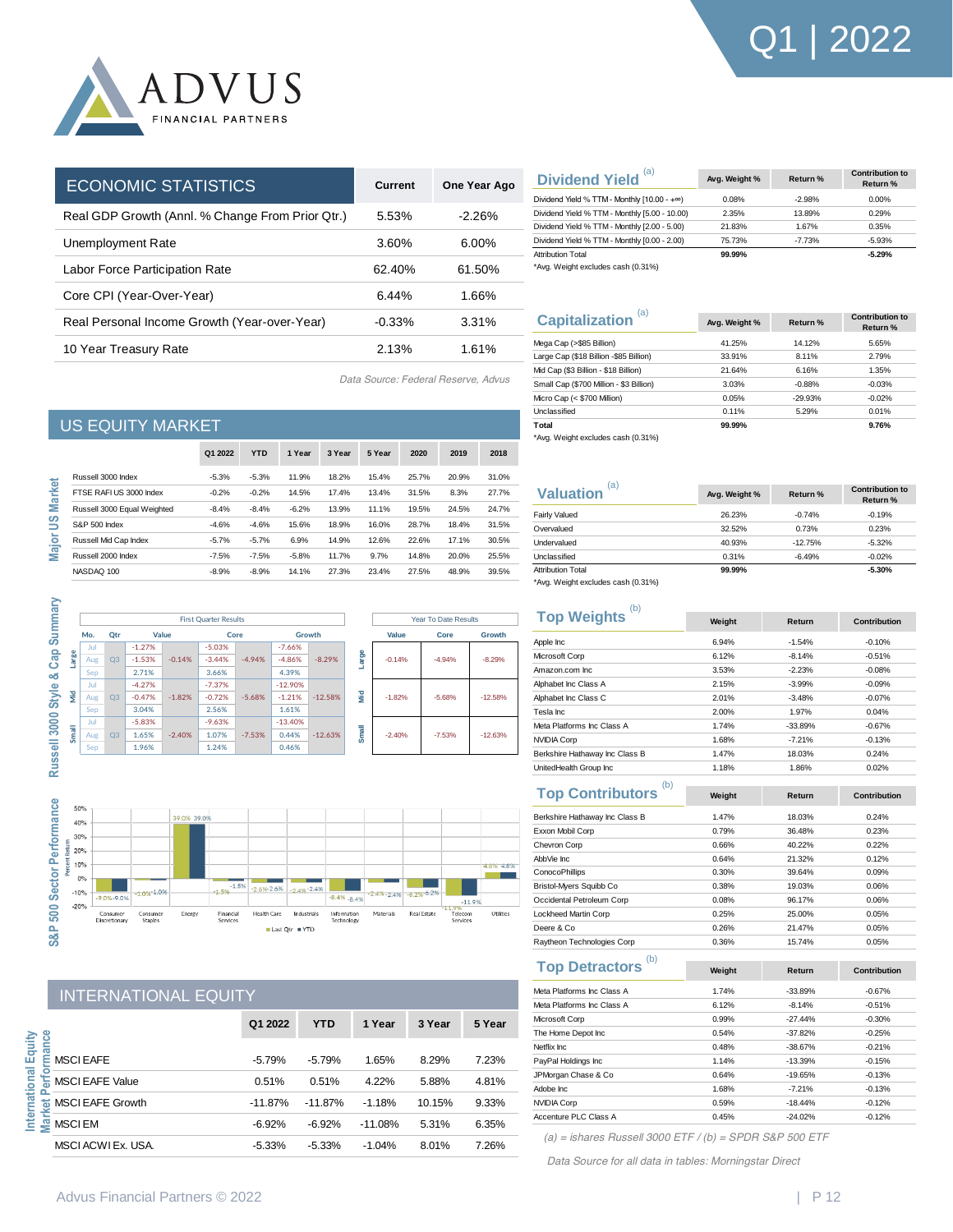



#### INTERNATIONAL EQUITY *(continued)*

|                                   |             | <b>Last Quarter</b> |                                      |             | <b>Year To Date</b> |                                      |  |  |
|-----------------------------------|-------------|---------------------|--------------------------------------|-------------|---------------------|--------------------------------------|--|--|
|                                   | Local       | <b>USD</b>          | Impact of<br><b>US Dollar</b><br>(a) | Local       | <b>USD</b>          | Impact of<br><b>US Dollar</b><br>(a) |  |  |
| <b>MSCI ACWI Ex USA</b>           | $-3.80%$    | $-5.33%$            | $-1.54%$                             | $-3.80%$    | $-5.33%$            | $-1.54%$                             |  |  |
| <b>MSCI</b> Europe                | $-5.22%$    | $-7.23%$            | $-2.01%$                             | $-5.22%$    | $-7.23%$            | $-2.01%$                             |  |  |
| <b>MSCI Europe Ex UK</b>          | $-8.06%$    | $-9.81%$            | $-1.75%$                             | $-8.06%$    | $-9.81%$            | $-1.75%$                             |  |  |
| <b>MSCI United Kingdom</b>        | 4.75%       | 1.83%               | $-2.92%$                             | 4.75%       | 1.83%               | $-2.92%$                             |  |  |
| <b>MSCI Pacific Ex Japan</b>      | 1.75%       | 3.79%               | 2.04%                                | 1.75%       | 3.79%               | 2.04%                                |  |  |
| <b>MSCI Japan</b>                 | $-1.39%$    | $-6.45%$            | $-5.05%$                             | $-1.39%$    | $-6.45%$            | $-5.05%$                             |  |  |
| <b>MSCI France</b>                | $-6.62%$    | $-8.64%$            | $-2.02%$                             | $-6.62%$    | $-8.64%$            | $-2.02%$                             |  |  |
| Equity<br><b>MSCI Switzerland</b> | $-5.13%$    | $-6.07%$            | $-0.94%$                             | $-5.13%$    | $-6.07%$            | $-0.94%$                             |  |  |
| <b>MSCI</b> Germany               | $-10.90%$   | $-12.82%$           | $-1.92%$                             | $-10.90%$   | $-12.82%$           | $-1.92%$                             |  |  |
| <b>MSCI</b> Canada                | 3.59%       | 4.76%               | 1.17%                                | 3.59%       | 4.76%               | 1.17%                                |  |  |
| <b>MSCI China</b>                 | $-13.91%$   | $-14.19%$           | $-0.29%$                             | $-13.91%$   | $-14.19%$           | $-0.29%$                             |  |  |
| <b>MSCI</b> India                 | 0.09%       | $-1.81%$            | $-1.90%$                             | 0.09%       | $-1.81%$            | $-1.90%$                             |  |  |
| <b>MSCI Brazil</b>                | 16.00%      | 35.97%              | 19.97%                               | 16.00%      | 35.97%              | 19.97%                               |  |  |
| <b>MSCI</b> Russia                | $-100.00\%$ | $-100.00\%$         | $0.00\%$                             | $-100.00\%$ | $-100.00\%$         | 0.00%                                |  |  |

International Equity Market Performance

Assumes Gross Reinvestment of Dividends

*(a) Impact of Dollar: For a US investor, a strengthening dollar has a negative impact on non-US asset returns when converted to US dollars since the conversion requires more of a foreign currency to purchase the more expensive US dollar. A weakening dollar has the opposite effect; the foreign currency can buy more US dollars.* 



*Data Source: Morningstar and iShares ETFs as the representative index proxies. Weights are average for Q1.* 

#### FIXED INCOME

|                                          | O1 2022  | <b>YTD</b> | 1 Year   | 3 Year |
|------------------------------------------|----------|------------|----------|--------|
| <b>Major Market Averages</b>             |          |            |          |        |
| ICE BofAML US 3M Treasury Bill           | 0.04%    | 0.04%      | 0.06%    | 0.81%  |
| Bloomberg Barclays US Govt/Credit 1-3 Yr | $-2.49%$ | $-2.49%$   | $-2.91%$ | 1.02%  |
| Bloomberg Barclays US Govt Interm        | $-4.19%$ | $-4.19%$   | $-4.16%$ | 1.03%  |
| Bloomberg Barclays US Govt/Credit Interm | $-4.51%$ | $-4.51%$   | $-4.10%$ | 1.50%  |
| Bloomberg Barclays US Govt/Credit        | $-6.33%$ | $-6.33%$   | $-3.85%$ | 2.12%  |
| Bloomberg Barclays US Agg Interm         | $-4.69%$ | $-4.69%$   | $-4.38%$ | 1.19%  |
| Bloomberg Barclays US Agg Bond           | $-5.93%$ | $-5.93%$   | $-4.15%$ | 1.69%  |
| Bloomberg Barclays Global Agg Bond       | $-6.16%$ | $-6.16%$   | $-6.40%$ | 0.69%  |
| <b>Bloomberg Barclays US Treasury</b>    | $-5.58%$ | $-5.58%$   | $-3.67%$ | 1.39%  |
| Bloomberg Barclays US Treasury US TIPS   | $-3.02%$ | $-3.02%$   | 4.29%    | 6.22%  |
| Bloomberg Barclays US Corporate IG       | $-7.69%$ | $-7.69%$   | $-4.20%$ | 3.02%  |
| Bloomberg Barclays High Yield Corporate  | $-4.84%$ | $-4.84%$   | $-0.66%$ | 4.58%  |
| <b>Bloomberg Barclays Municipal</b>      | $-6.23%$ | $-6.23%$   | $-4.47%$ | 1.53%  |
| Bloomberg Barclays Municipal 7 Yr 6-8    | $-5.70%$ | $-5.70%$   | $-4.85%$ | 1.12%  |

#### и 6М<br>=3/1/2018 =  $\frac{1Y}{-3/1/2019}$   $\longrightarrow$  3/1/2020 -5Y 7Y<br>-12/1/2021 10Y<br>-3/1/2022

**Yield Curve**

 $3.50%$  $3.00%$ 2.50% 2.00% 1.50% 1.00%  $0.50%$  $0.00%$ 

 $1M$ 

 $3M$ 

#### **Spread Analysis**



10 Year - 2 Year Spread 30 Year - 10 Year Spread

#### **Credit Quality**

| B of A/Merril Lynch US Corporate AAA     | $-8.49%$ | $-8.49%$ | $-3.54%$ | 2.98% |
|------------------------------------------|----------|----------|----------|-------|
| B of A/Merril Lynch US Corporate AA      | $-7.50%$ | $-7.50%$ | $-3.74%$ | 2.15% |
| B of A/Merril Lynch US Corporate A       | $-7.18%$ | $-7.18%$ | $-4.11%$ | 2.63% |
| B of A/Merril Lynch US Corporate BBB     | $-8.21%$ | $-8.21%$ | $-4.60%$ | 3.35% |
| B of A/Merril Lynch US Corporate BB      | $-5.37%$ | $-5.37%$ | $-0.87%$ | 5.01% |
| B of A/Merril Lynch US Corporate B       | $-3.46%$ | $-3.46%$ | 0.07%    | 3.82% |
| B of A/Merril Lynch US Corp. CCC & Lower | $-3.72%$ | $-3.72%$ | 1.05%    | 3.41% |

*Data Source: Morningstar*

Advus Financial Partners © 2022 | P 13

**20Y** 

30Y